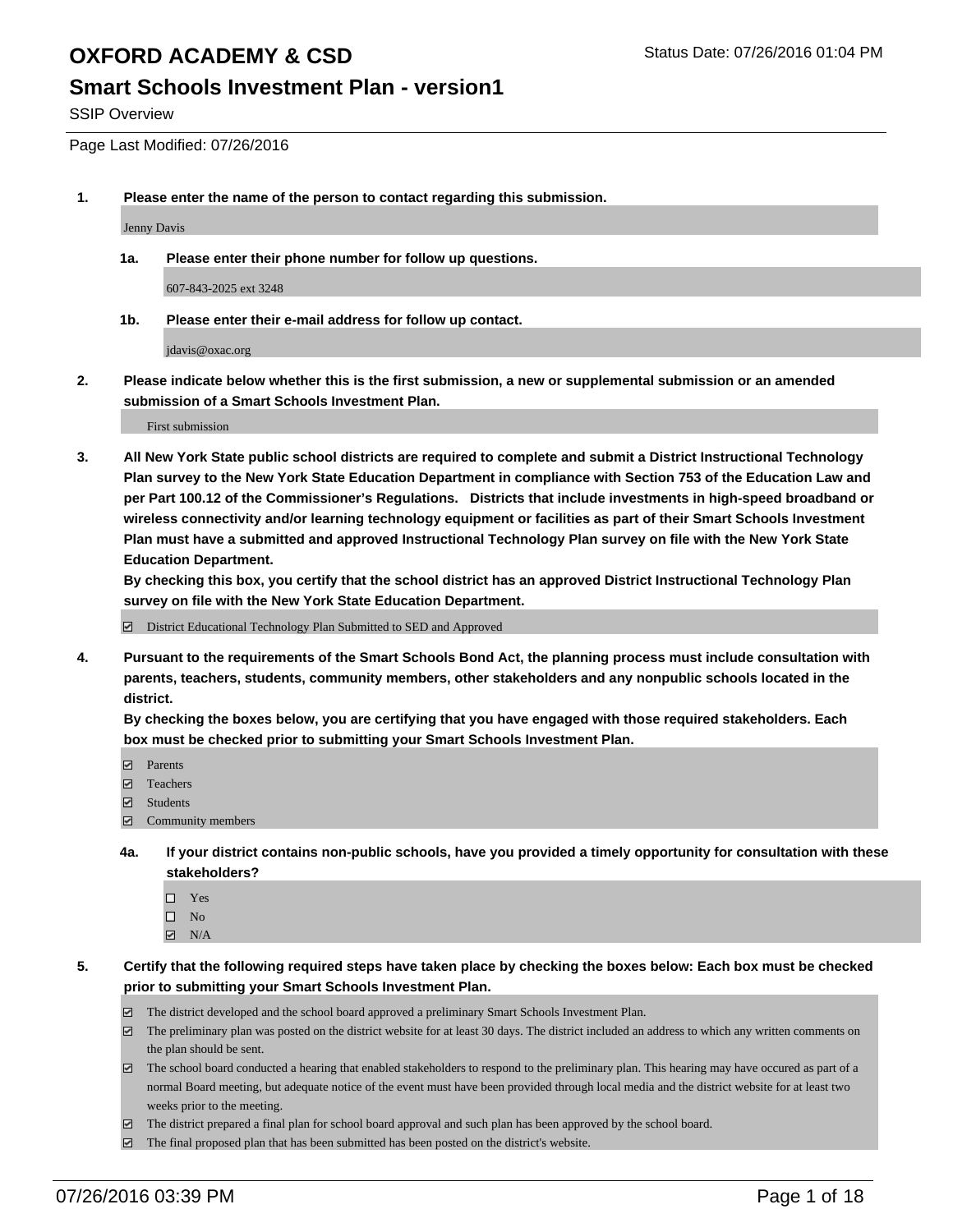### **Smart Schools Investment Plan - version1**

SSIP Overview

Page Last Modified: 07/26/2016

**5a. Please upload the proposed Smart Schools Investment Plan (SSIP) that was posted on the district's website. Note that this should be different than your recently submitted Educational Technology Survey. The Final SSIP, as approved by the School Board, should also be posted on the website and remain there during the course of the projects contained therein.**

Smart Schools Bond Act Scope Details.pdf

**6. Please enter an estimate of the total number of students and staff that will benefit from this Smart Schools Investment Plan based on the cumulative projects submitted to date.**

950

**7. An LEA/School District may partner with one or more other LEA/School Districts to form a consortium to pool Smart Schools Bond Act funds for a project that meets all other Smart School Bond Act requirements. Each school district participating in the consortium will need to file an approved Smart Schools Investment Plan for the project and submit a signed Memorandum of Understanding that sets forth the details of the consortium including the roles of each respective district.**

 $\Box$  The district plans to participate in a consortium to partner with other school district(s) to implement a Smart Schools project.

**8. Please enter the name and 6-digit SED Code for each LEA/School District participating in the Consortium.**

| <b>Partner LEA/District</b> | ISED BEDS Code |
|-----------------------------|----------------|
| (No Response)               | (No Response)  |

**9. Please upload a signed Memorandum of Understanding with all of the participating Consortium partners.**

(No Response)

**10. Your district's Smart Schools Bond Act Allocation is:**

\$1,089,409

**11. Enter the budget sub-allocations by category that you are submitting for approval at this time. If you are not budgeting SSBA funds for a category, please enter 0 (zero.) If the value entered is \$0, you will not be required to complete that survey question.**

|                                       | Sub-         |
|---------------------------------------|--------------|
|                                       | Allocations  |
| School Connectivity                   | 437,919      |
| Connectivity Projects for Communities | 0            |
| Classroom Technology                  | O            |
| Pre-Kindergarten Classrooms           |              |
| Replace Transportable Classrooms      |              |
| High-Tech Security Features           | 634,360      |
| <b>Totals:</b>                        | 1,072,279.00 |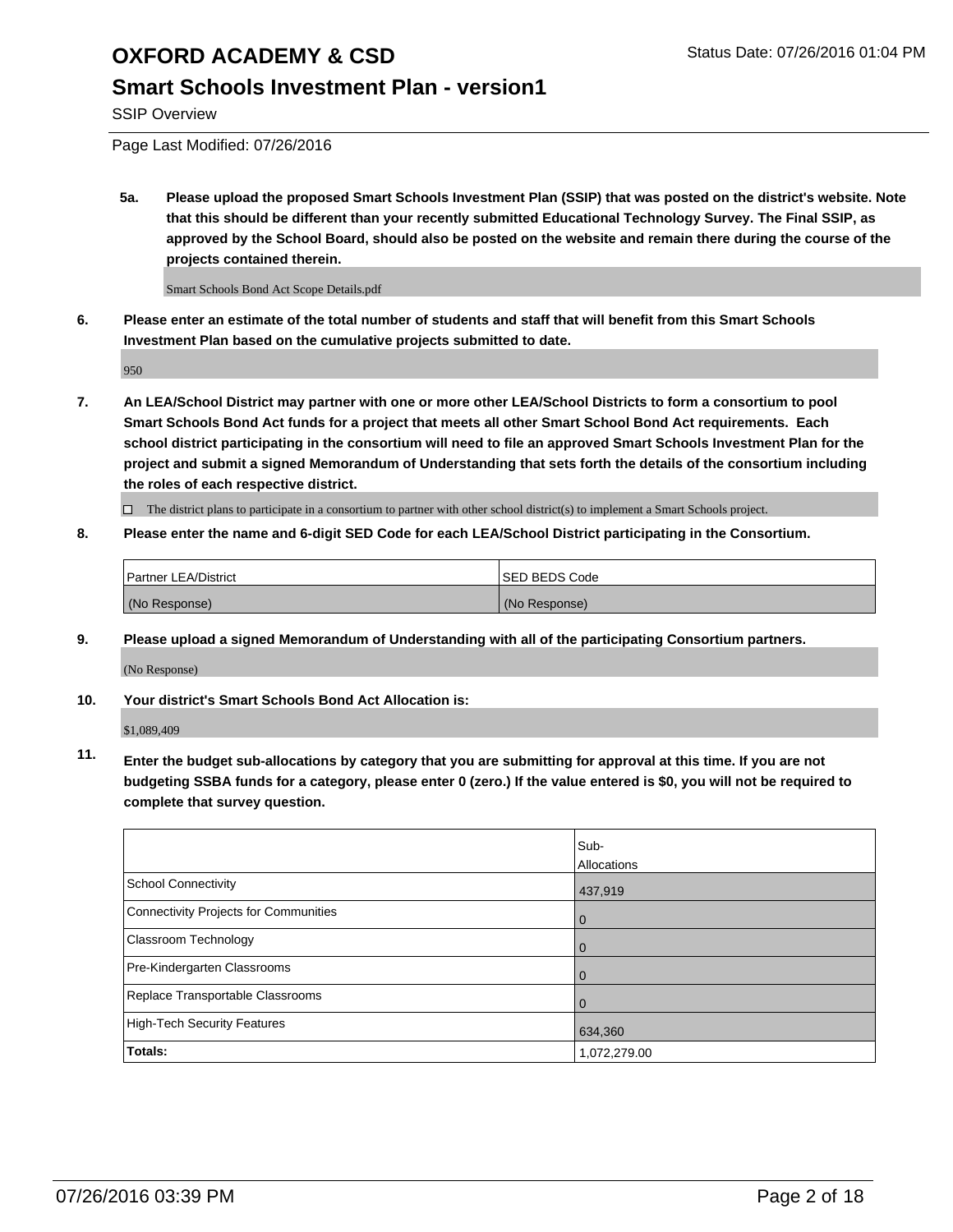### **Smart Schools Investment Plan - version1**

School Connectivity

Page Last Modified: 07/26/2016

- **1. In order for students and faculty to receive the maximum benefit from the technology made available under the Smart Schools Bond Act, their school buildings must possess sufficient connectivity infrastructure to ensure that devices can be used during the school day. Smart Schools Investment Plans must demonstrate that:**
	- **sufficient infrastructure that meets the Federal Communications Commission's 100 Mbps per 1,000 students standard currently exists in the buildings where new devices will be deployed, or**
	- **is a planned use of a portion of Smart Schools Bond Act funds, or**
	- **is under development through another funding source.**

**Smart Schools Bond Act funds used for technology infrastructure or classroom technology investments must increase the number of school buildings that meet or exceed the minimum speed standard of 100 Mbps per 1,000 students and staff within 12 months. This standard may be met on either a contracted 24/7 firm service or a "burstable" capability. If the standard is met under the burstable criteria, it must be:**

**1. Specifically codified in a service contract with a provider, and**

**2. Guaranteed to be available to all students and devices as needed, particularly during periods of high demand, such as computer-based testing (CBT) periods.**

**Please describe how your district already meets or is planning to meet this standard within 12 months of plan submission.**

We will be installing fiber backbone and cat6A cable, which will provide speeds of 1G to the users desktops. Our district does already meet this standard with our current old cat 5a cable, we just looking to upgrade the cable to the newest specs.

- **1a. If a district believes that it will be impossible to meet this standard within 12 months, it may apply for a waiver of this requirement, as described on the Smart Schools website. The waiver must be filed and approved by SED prior to submitting this survey.**
	- $\Box$  By checking this box, you are certifying that the school district has an approved waiver of this requirement on file with the New York State Education Department.

#### **2. Connectivity Speed Calculator (Required)**

|                         | Number of<br><b>Students</b> | Multiply by<br>100 Kbps | Divide by 1000 Current Speed<br>to Convert to<br>Required<br>Speed in Mb | l in Mb | Expected<br>Speed to be<br>Attained Within   Required<br>12 Months | <b>Expected Date</b><br><b>When</b><br>Speed Will be<br>l Met |
|-------------------------|------------------------------|-------------------------|--------------------------------------------------------------------------|---------|--------------------------------------------------------------------|---------------------------------------------------------------|
| <b>Calculated Speed</b> | 784                          | 78.400                  | 78.4                                                                     | 1000    | 1000                                                               | already met                                                   |

#### **3. Describe how you intend to use Smart Schools Bond Act funds for high-speed broadband and/or wireless connectivity projects in school buildings.**

We intend to purchase upgrade wiring for the district, as well as a new wireless system.

**4. Describe the linkage between the district's District Instructional Technology Plan and the proposed projects. (There should be a link between your response to this question and your response to Question 1 in Part E. Curriculum and Instruction "What are the district's plans to use digital connectivity and technology to improve teaching and learning?)**

Our increased bandwidth speeds will enable students and teachers to be more efficient and proficient in their curriculum and instruction. We will be implementing a new wireless system on our network that will enable all students and teachers a 1-1 mobile device learning option. Teachers will be using Google apps/classroom to present students with a digital learning environment that will be available to them on a 24/7 basis.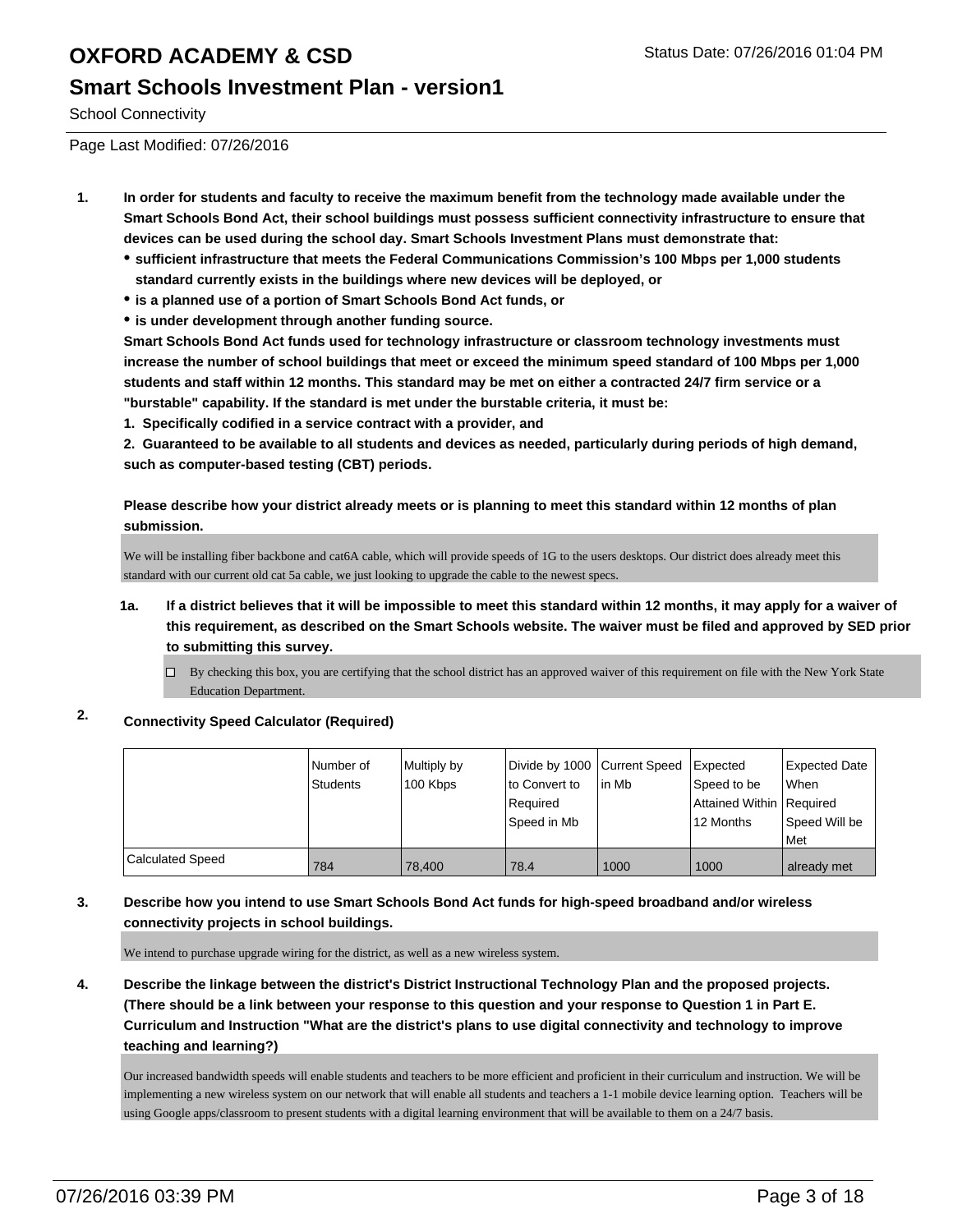### **Smart Schools Investment Plan - version1**

School Connectivity

Page Last Modified: 07/26/2016

**5. If the district wishes to have students and staff access the Internet from wireless devices within the school building, or in close proximity to it, it must first ensure that it has a robust Wi-Fi network in place that has sufficient bandwidth to meet user demand.**

**Please describe how you have quantified this demand and how you plan to meet this demand.**

We will be purchasing a new wireless system to meet the demands of our users.

**6. As indicated on Page 5 of the guidance, the Office of Facilities Planning will have to conduct a preliminary review of all capital projects, including connectivity projects.**

| <b>Project Number</b>    |
|--------------------------|
| $ 08-15-01-04-7-999-001$ |

**7. Certain high-tech security and connectivity infrastructure projects may be eligible for an expedited review process as determined by the Office of Facilities Planning.**

**Was your project deemed eligible for streamlined review?**

No

**8. Include the name and license number of the architect or engineer of record.**

| Name        | License Number |
|-------------|----------------|
| Scott Duell | 22982          |

**9. If you are submitting an allocation for School Connectivity complete this table. Note that the calculated Total at the bottom of the table must equal the Total allocation for this category that you entered in the SSIP Overview overall budget.** 

|                                            | Sub-<br>Allocation |
|--------------------------------------------|--------------------|
| Network/Access Costs                       | 0                  |
| <b>Outside Plant Costs</b>                 | 0                  |
| School Internal Connections and Components | 337,155            |
| Professional Services                      | 90,764             |
| Testing                                    | 10,000             |
| Other Upfront Costs                        | 0                  |
| <b>Other Costs</b>                         | (No Response)      |
| Totals:                                    | 437,919.00         |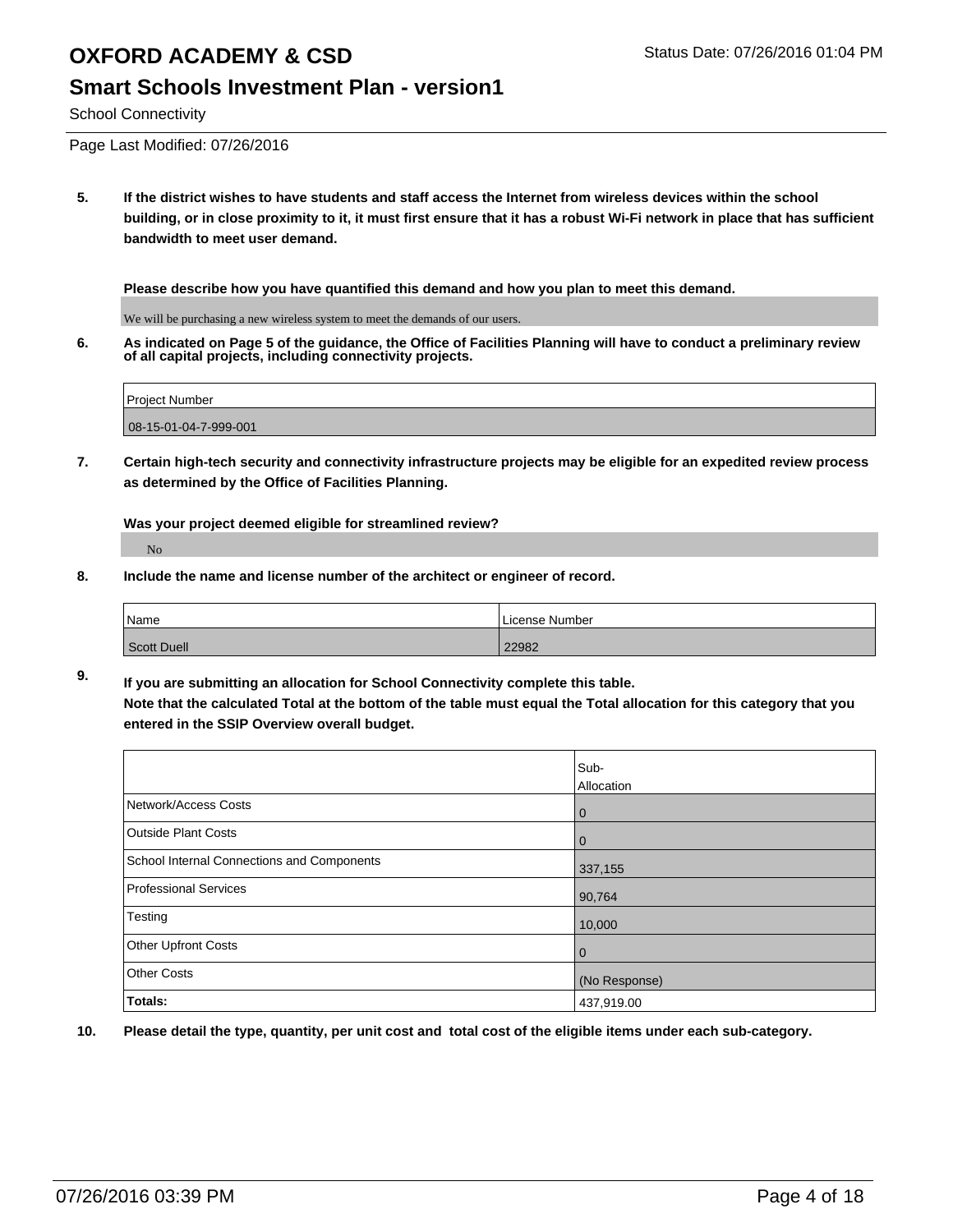## **Smart Schools Investment Plan - version1**

School Connectivity

| Select the allowable expenditure<br>type.<br>Repeat to add another item under<br>each type. | Item to be purchased                                         | Quantity    | Cost per Item | <b>Total Cost</b> |
|---------------------------------------------------------------------------------------------|--------------------------------------------------------------|-------------|---------------|-------------------|
| <b>Connections/Components</b>                                                               | network drops                                                | 578         | 450           | 260,059           |
| <b>Connections/Components</b>                                                               | fiber backbone                                               | 1           | 31,500        | 31,500            |
| <b>Connections/Components</b>                                                               | UPS - APC SmartUPS RT 3000<br>mfg#SURTD3000XLT-1TF3          | 6           | 2,450         | 14,700            |
| <b>Connections/Components</b>                                                               | power circuits/grounding                                     | 1           | 16,182        | 16,182            |
| <b>Connections/Components</b>                                                               | UPS - APC Symmetra RM 6KVA<br>MFG#SYH6K6RMT-TF3              | $\mathbf 1$ | 6,150         | 6,150             |
| <b>Professional Services</b>                                                                | Professional services - Architech fees                       | $\mathbf 1$ | 90,764        | 90,764            |
| <b>Testing</b>                                                                              | testing - network cable testing                              | 1           | 10,000        | 10,000            |
| <b>Connections/Components</b>                                                               | APC rack PDU 2G 20A MFG#AP8830                               | 4           | 405           | 1,620             |
| <b>Connections/Components</b>                                                               | APC SYMMETRA RM2 POWER<br>$\mathbf{1}$<br>MODULE MFG#SYPM2KU |             | 1,380         | 1,380             |
| <b>Connections/Components</b>                                                               | APC SYMMETRA RM 4U EXT RUN<br><b>FRAME MFG#SYRMXR4B4</b>     | 1           | 2,789         | 2,789             |
| <b>Connections/Components</b>                                                               | APC TWO POST RAIL KIT MFG#<br>SYOPT12                        | 3           | 115           | 345               |
| <b>Connections/Components</b>                                                               | apc UPS network Management Card 2<br>MFG#AP9631              | 6           | 405           | 2,430             |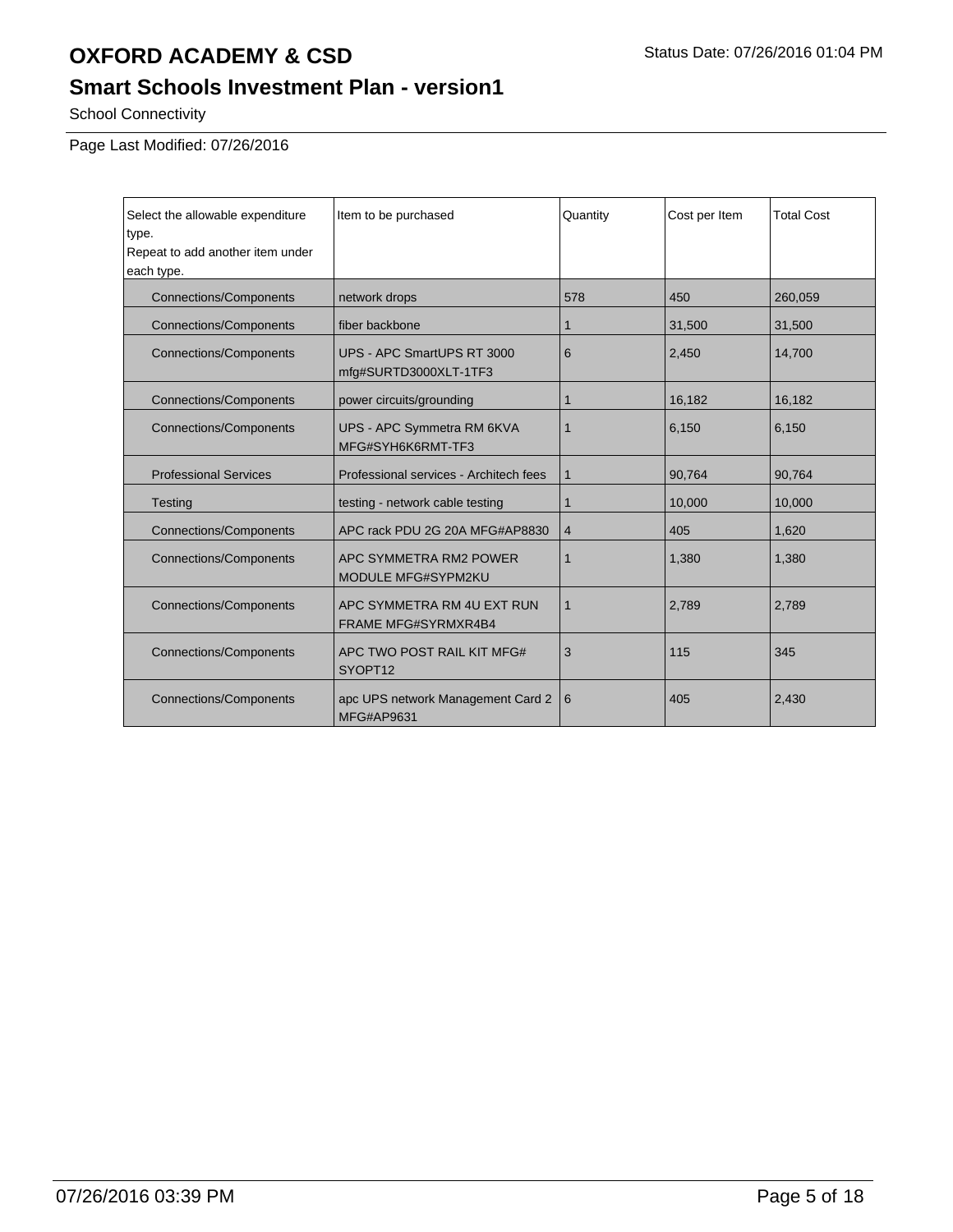### **Smart Schools Investment Plan - version1**

Community Connectivity (Broadband and Wireless)

Page Last Modified: 07/21/2016

**1. Describe how you intend to use Smart Schools Bond Act funds for high-speed broadband and/or wireless connectivity projects in the community.**

(No Response)

**2. Please describe how the proposed project(s) will promote student achievement and increase student and/or staff access to the Internet in a manner that enhances student learning and/or instruction outside of the school day and/or school building.**

(No Response)

**3. Community connectivity projects must comply with all the necessary local building codes and regulations (building and related permits are not required prior to plan submission).**

 $\Box$  I certify that we will comply with all the necessary local building codes and regulations.

**4. Please describe the physical location of the proposed investment.**

(No Response)

**5. Please provide the initial list of partners participating in the Community Connectivity Broadband Project, along with their Federal Tax Identification (Employer Identification) number.**

| Project Partners | I Federal ID # |
|------------------|----------------|
| (No Response)    | (No Response)  |

**6. If you are submitting an allocation for Community Connectivity, complete this table. Note that the calculated Total at the bottom of the table must equal the Total allocation for this category that you**

**entered in the SSIP Overview overall budget.**

|                                    | Sub-Allocation |
|------------------------------------|----------------|
| Network/Access Costs               | (No Response)  |
| <b>Outside Plant Costs</b>         | (No Response)  |
| <b>Tower Costs</b>                 | (No Response)  |
| <b>Customer Premises Equipment</b> | (No Response)  |
| <b>Professional Services</b>       | (No Response)  |
| Testing                            | (No Response)  |
| <b>Other Upfront Costs</b>         | (No Response)  |
| <b>Other Costs</b>                 | (No Response)  |
| Totals:                            |                |

| Select the allowable expenditure | Item to be purchased | Quantity      | Cost per Item | <b>Total Cost</b> |
|----------------------------------|----------------------|---------------|---------------|-------------------|
| type.                            |                      |               |               |                   |
| Repeat to add another item under |                      |               |               |                   |
| each type.                       |                      |               |               |                   |
| (No Response)                    | (No Response)        | (No Response) | (No Response) | (No Response)     |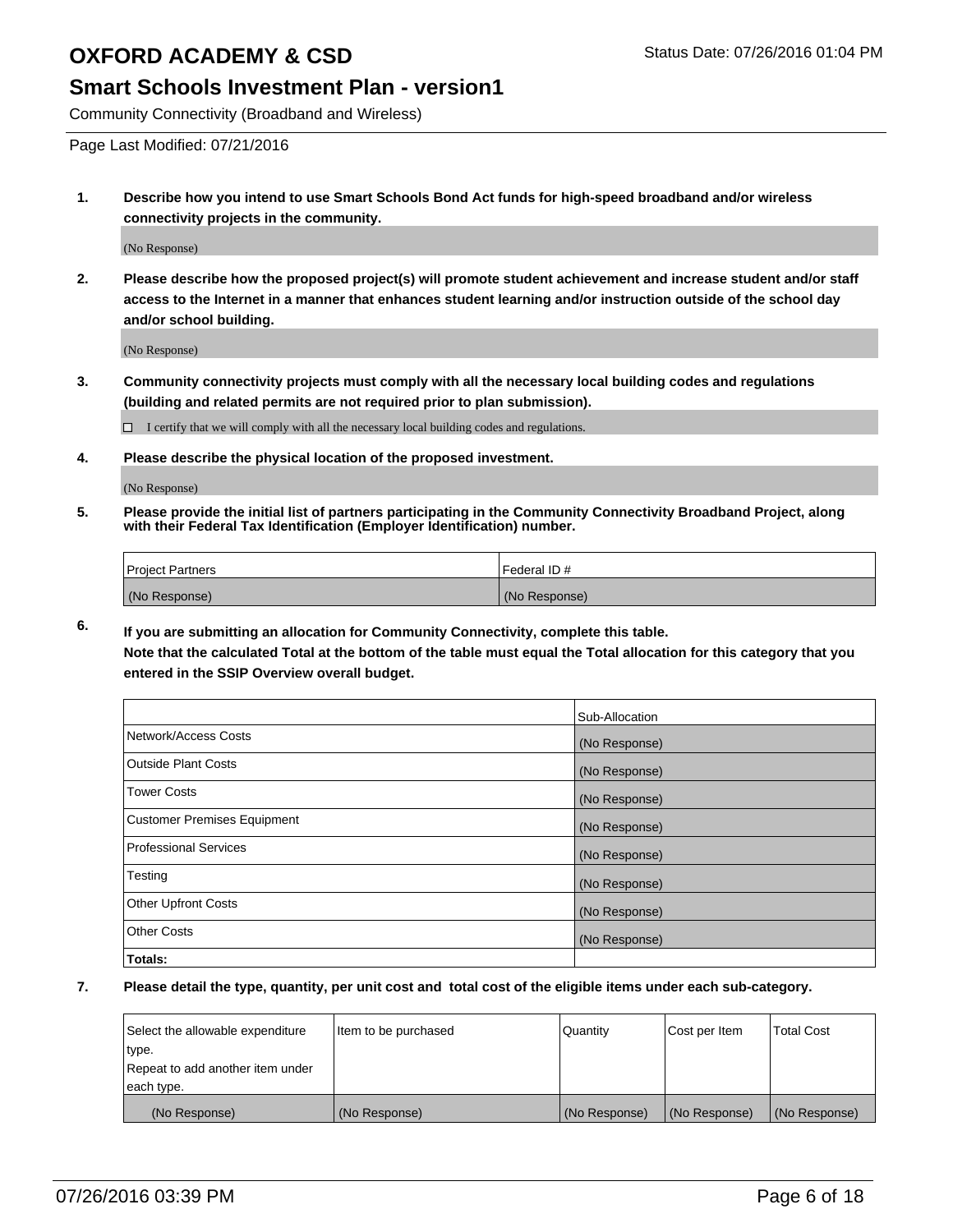### **Smart Schools Investment Plan - version1**

Classroom Learning Technology

Page Last Modified: 07/21/2016

**1. In order for students and faculty to receive the maximum benefit from the technology made available under the Smart Schools Bond Act, their school buildings must possess sufficient connectivity infrastructure to ensure that devices can be used during the school day. Smart Schools Investment Plans must demonstrate that sufficient infrastructure that meets the Federal Communications Commission's 100 Mbps per 1,000 students standard currently exists in the buildings where new devices will be deployed, or is a planned use of a portion of Smart Schools Bond Act funds, or is under development through another funding source.**

**Smart Schools Bond Act funds used for technology infrastructure or classroom technology investments must increase the number of school buildings that meet or exceed the minimum speed standard of 100 Mbps per 1,000 students and staff within 12 months. This standard may be met on either a contracted 24/7 firm service or a "burstable" capability. If the standard is met under the burstable criteria, it must be:**

**1. Specifically codified in a service contract with a provider, and**

**2. Guaranteed to be available to all students and devices as needed, particularly during periods of high demand, such as computer-based testing (CBT) periods.**

**Please describe how your district already meets or is planning to meet this standard within 12 months of plan submission.**

(No Response)

- **1a. If a district believes that it will be impossible to meet this standard within 12 months, it may apply for a waiver of this requirement, as described on the Smart Schools website. The waiver must be filed and approved by SED prior to submitting this survey.**
	- $\Box$  By checking this box, you are certifying that the school district has an approved waiver of this requirement on file with the New York State Education Department.

### **2. Connectivity Speed Calculator (Required)**

|                         | l Number of<br><b>Students</b> | Multiply by<br>100 Kbps | to Convert to<br>l Reauired<br>Speed in Mb | Divide by 1000 Current Speed Expected<br>lin Mb | Speed to be<br>Attained Within Required<br>12 Months | Expected Date<br>l When<br>Speed Will be<br>l Met |
|-------------------------|--------------------------------|-------------------------|--------------------------------------------|-------------------------------------------------|------------------------------------------------------|---------------------------------------------------|
| <b>Calculated Speed</b> | (No<br>Response)               | (No Response)           | (No<br>Response)                           | (No<br>Response)                                | (No<br>Response)                                     | (No<br>Response)                                  |

**3. If the district wishes to have students and staff access the Internet from wireless devices within the school building, or in close proximity to it, it must first ensure that it has a robust Wi-Fi network in place that has sufficient bandwidth to meet user demand.**

**Please describe how you have quantified this demand and how you plan to meet this demand.**

(No Response)

**4. All New York State public school districts are required to complete and submit an Instructional Technology Plan survey to the New York State Education Department in compliance with Section 753 of the Education Law and per Part 100.12 of the Commissioner's Regulations.**

**Districts that include educational technology purchases as part of their Smart Schools Investment Plan must have a submitted and approved Instructional Technology Plan survey on file with the New York State Education Department.**

By checking this box, you are certifying that the school district has an approved Instructional Technology Plan survey on file with the New York State Education Department.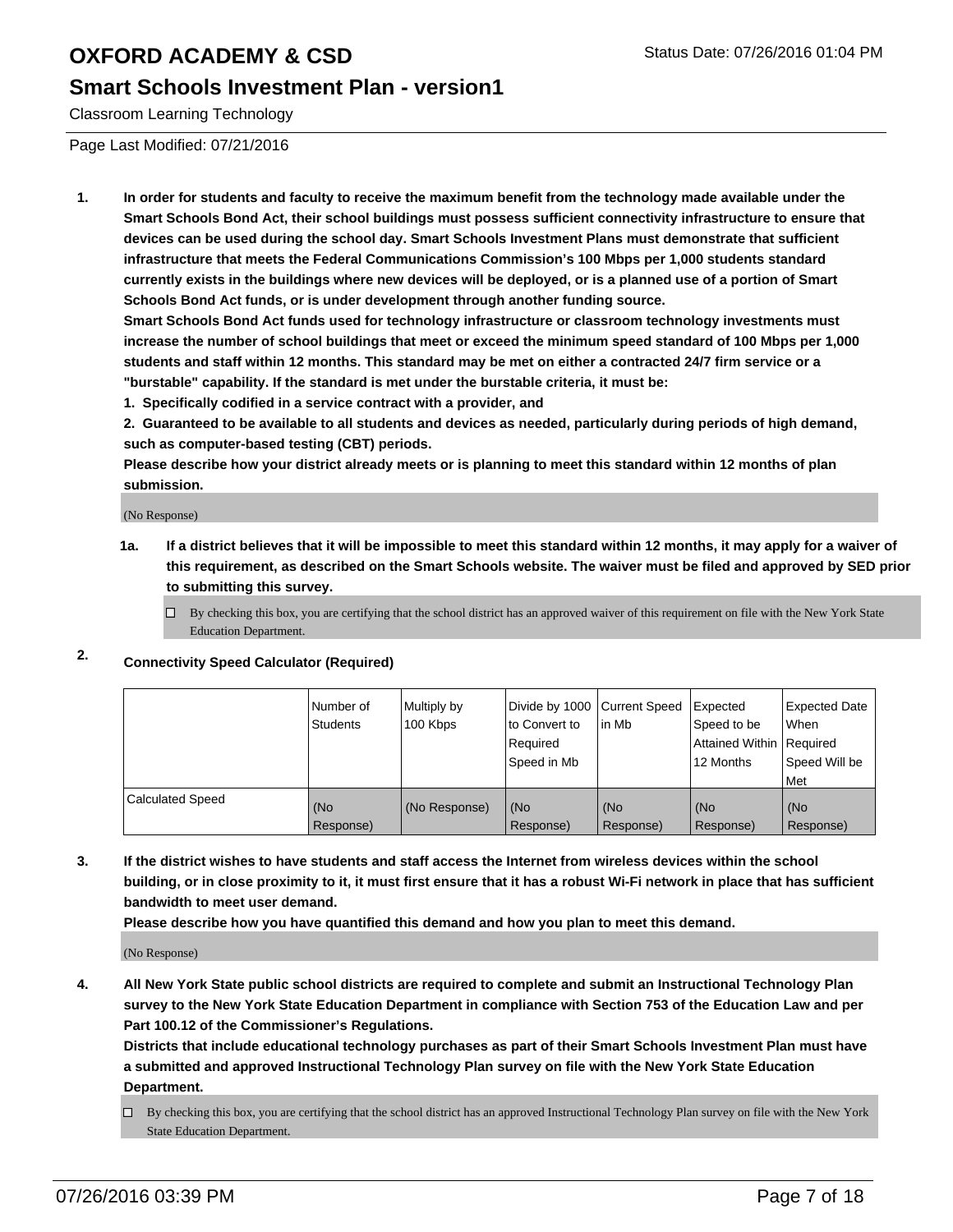#### **Smart Schools Investment Plan - version1**

Classroom Learning Technology

Page Last Modified: 07/21/2016

**5. Describe the devices you intend to purchase and their compatibility with existing or planned platforms or systems. Specifically address the adequacy of each facility's electrical, HVAC and other infrastructure necessary to install and support the operation of the planned technology.**

(No Response)

- **6. Describe how the proposed technology purchases will:**
	- **> enhance differentiated instruction;**
	- **> expand student learning inside and outside the classroom;**
	- **> benefit students with disabilities and English language learners; and**
	- **> contribute to the reduction of other learning gaps that have been identified within the district.**

**The expectation is that districts will place a priority on addressing the needs of students who struggle to succeed in a rigorous curriculum. Responses in this section should specifically address this concern and align with the district's Instructional Technology Plan (in particular Question 2 of E. Curriculum and Instruction: "Does the district's instructional technology plan address the needs of students with disabilities to ensure equitable access to instruction, materials and assessments?" and Question 3 of the same section: "Does the district's instructional technology plan address the provision of assistive technology specifically for students with disabilities to ensure access to and participation in the general curriculum?"**

(No Response)

**7. Where appropriate, describe how the proposed technology purchases will enhance ongoing communication with parents and other stakeholders and help the district facilitate technology-based regional partnerships, including distance learning and other efforts.**

(No Response)

**8. Describe the district's plan to provide professional development to ensure that administrators, teachers and staff can employ the technology purchased to enhance instruction successfully.**

**Note: This response should be aligned and expanded upon in accordance with your district's response to Question 1 of F. Professional Development of your Instructional Technology Plan: "Please provide a summary of professional development offered to teachers and staff, for the time period covered by this plan, to support technology to enhance teaching and learning. Please include topics, audience and method of delivery within your summary."**

(No Response)

- **9. Districts must contact the SUNY/CUNY teacher preparation program that supplies the largest number of the district's new teachers to request advice on innovative uses and best practices at the intersection of pedagogy and educational technology.**
	- $\square$  By checking this box, you certify that you have contacted the SUNY/CUNY teacher preparation program that supplies the largest number of your new teachers to request advice on these issues.
	- **9a. Please enter the name of the SUNY or CUNY Institution that you contacted.**

(No Response)

**9b. Enter the primary Institution phone number.**

(No Response)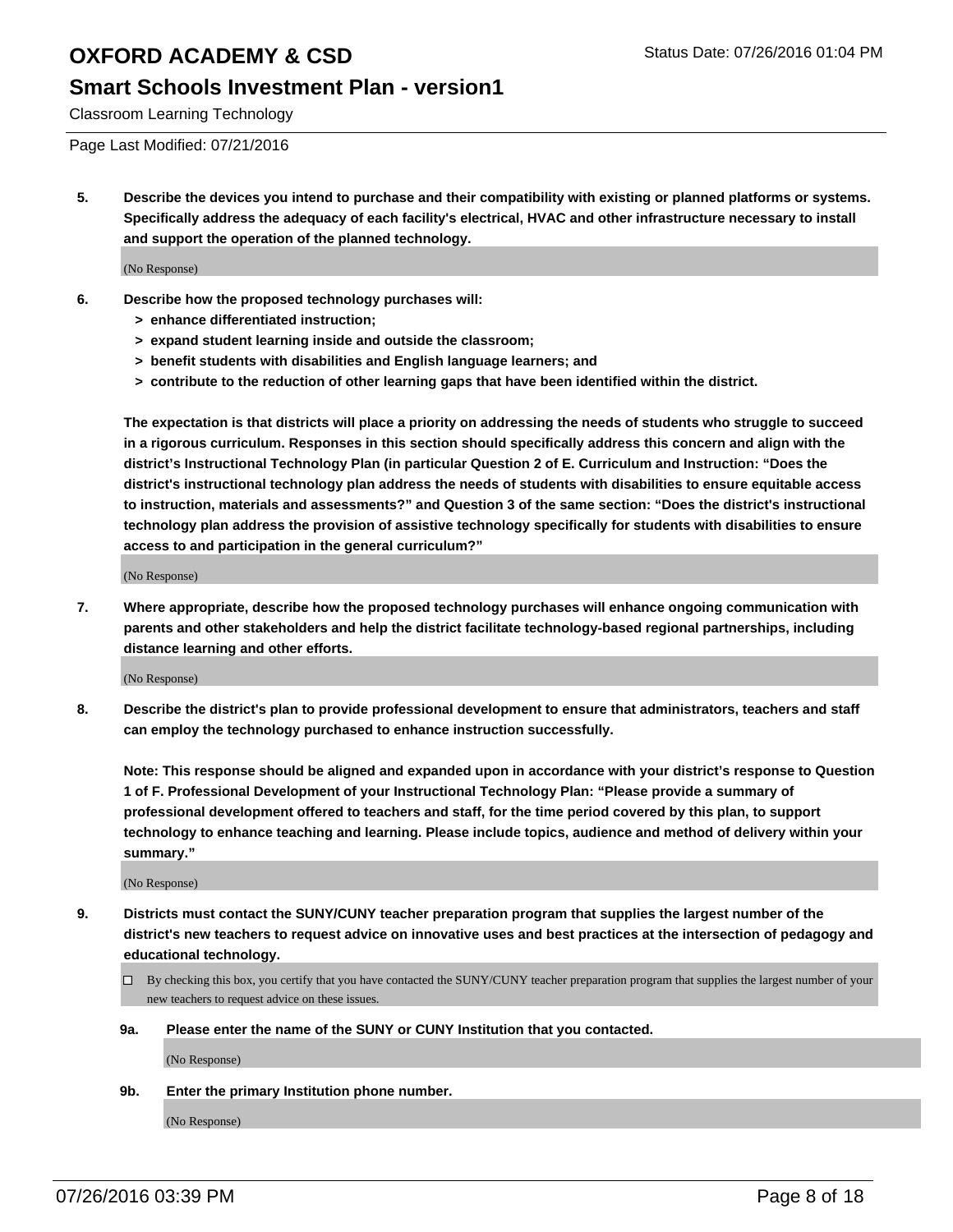#### **Smart Schools Investment Plan - version1**

Classroom Learning Technology

Page Last Modified: 07/21/2016

**9c. Enter the name of the contact person with whom you consulted and/or will be collaborating with on innovative uses of technology and best practices.**

(No Response)

**10. A district whose Smart Schools Investment Plan proposes the purchase of technology devices and other hardware must account for nonpublic schools in the district.**

#### **Are there nonpublic schools within your school district?**

□ Yes

 $\hfill \square$  No

**11. Nonpublic Classroom Technology Loan Calculator**

**The Smart Schools Bond Act provides that any Classroom Learning Technology purchases made using Smart Schools funds shall be lent, upon request, to nonpublic schools in the district. However, no school district shall be required to loan technology in amounts greater than the total obtained and spent on technology pursuant to the Smart Schools Bond Act and the value of such loan may not exceed the total of \$250 multiplied by the nonpublic school enrollment in the base year at the time of enactment. See:**

**http://www.p12.nysed.gov/mgtserv/smart\_schools/docs/Smart\_Schools\_Bond\_Act\_Guidance\_04.27.15\_Final.pdf.**

|                                         | 1. Classroom<br>Technology | 2. Public<br><b>Enrollment</b> | 3. Nonpublic<br>Enrollment                                                                    | l 4. Sum of<br>l Public and | 5. Total Per<br>Pupil Sub- | 6. Total<br>Nonpublic Loan |
|-----------------------------------------|----------------------------|--------------------------------|-----------------------------------------------------------------------------------------------|-----------------------------|----------------------------|----------------------------|
|                                         | Sub-allocation             | $(2014 - 15)$                  | $(2014 - 15)$                                                                                 | Nonpublic<br>Enrollment     | lallocation                | Amount                     |
| Calculated Nonpublic Loan<br>l Amount i |                            |                                | (No Response)   (No Response)   (No Response)   (No Response)   (No Response)   (No Response) |                             |                            |                            |

**12. To ensure the sustainability of technology purchases made with Smart Schools funds, districts must demonstrate a long-term plan to maintain and replace technology purchases supported by Smart Schools Bond Act funds. This sustainability plan shall demonstrate a district's capacity to support recurring costs of use that are ineligible for Smart Schools Bond Act funding such as device maintenance, technical support, Internet and wireless fees, maintenance of hotspots, staff professional development, building maintenance and the replacement of incidental items. Further, such a sustainability plan shall include a long-term plan for the replacement of purchased devices and equipment at the end of their useful life with other funding sources.**

 $\square$  By checking this box, you certify that the district has a sustainability plan as described above.

**13. Districts must ensure that devices purchased with Smart Schools Bond funds will be distributed, prepared for use, maintained and supported appropriately. Districts must maintain detailed device inventories in accordance with generally accepted accounting principles.**

 $\Box$  By checking this box, you certify that the district has a distribution and inventory management plan and system in place.

**14. If you are submitting an allocation for Classroom Learning Technology complete this table. Note that the calculated Total at the bottom of the table must equal the Total allocation for this category that you entered in the SSIP Overview overall budget.**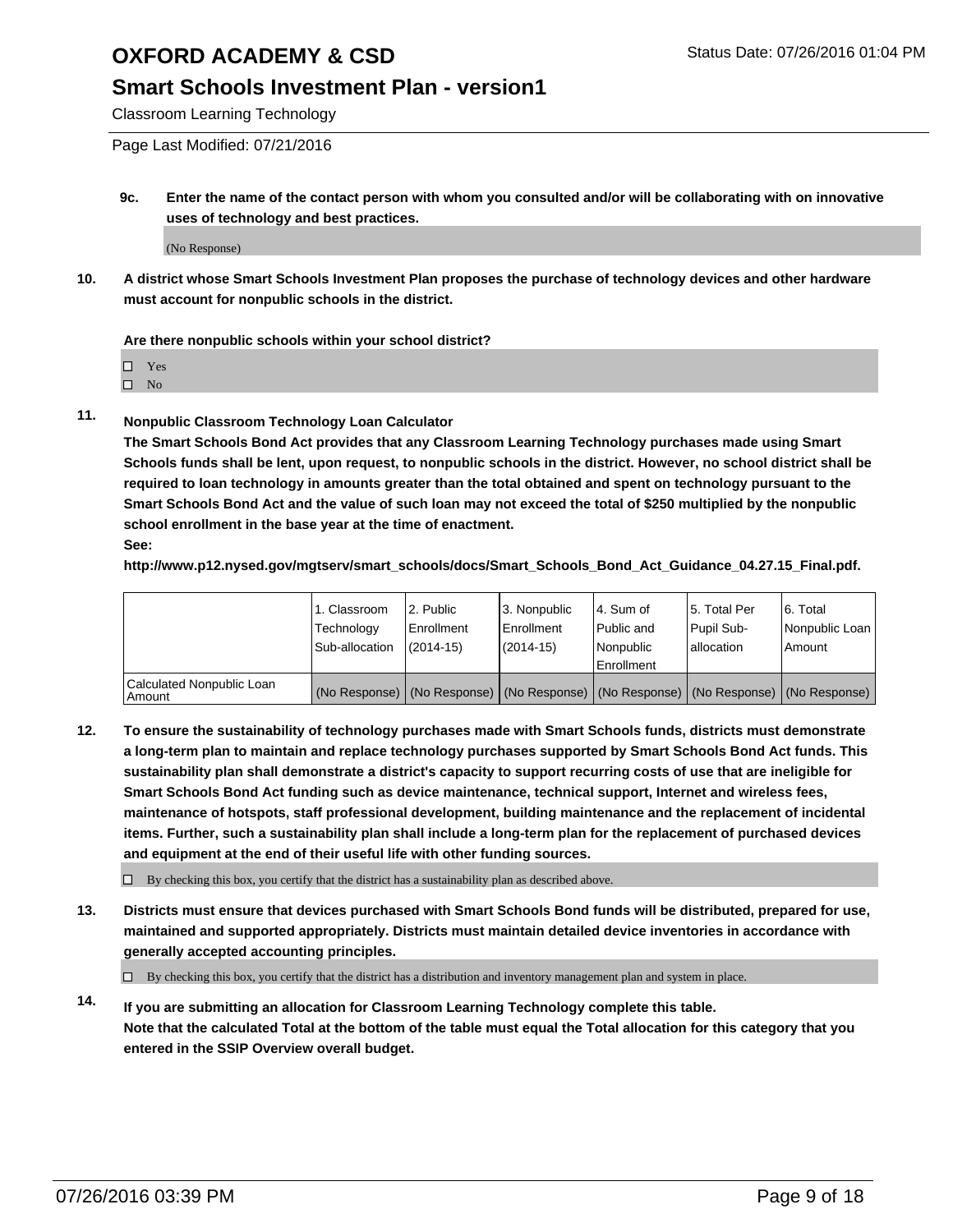### **Smart Schools Investment Plan - version1**

Classroom Learning Technology

Page Last Modified: 07/21/2016

|                          | Sub-Allocation |
|--------------------------|----------------|
| Interactive Whiteboards  | (No Response)  |
| <b>Computer Servers</b>  | (No Response)  |
| <b>Desktop Computers</b> | (No Response)  |
| <b>Laptop Computers</b>  | (No Response)  |
| <b>Tablet Computers</b>  | (No Response)  |
| <b>Other Costs</b>       | (No Response)  |
| Totals:                  |                |

| Select the allowable expenditure | I tem to be Purchased | Quantity      | Cost per Item | <b>Total Cost</b> |
|----------------------------------|-----------------------|---------------|---------------|-------------------|
| type.                            |                       |               |               |                   |
| Repeat to add another item under |                       |               |               |                   |
| each type.                       |                       |               |               |                   |
| (No Response)                    | (No Response)         | (No Response) | (No Response) | (No Response)     |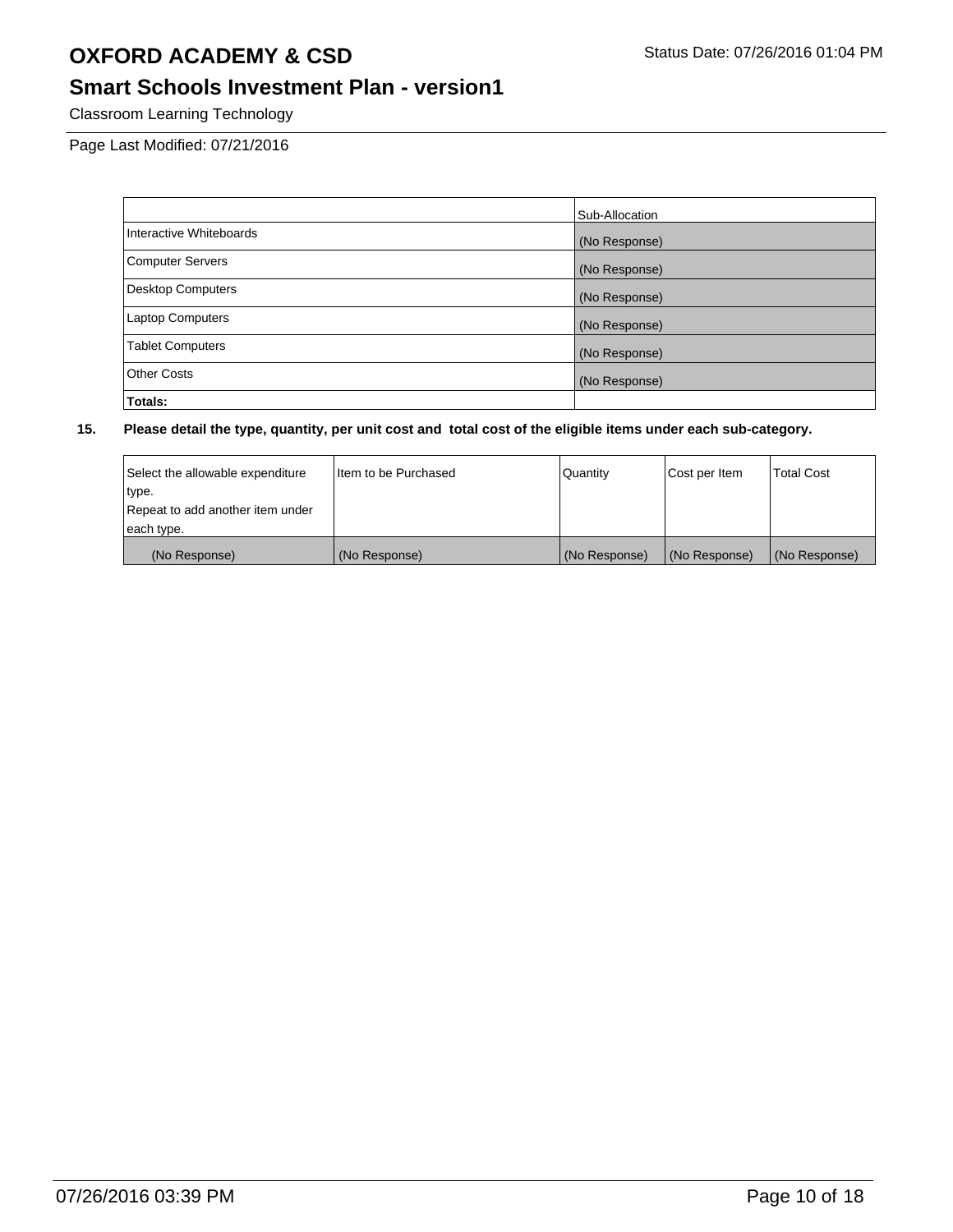#### **Smart Schools Investment Plan - version1**

Pre-Kindergarten Classrooms

Page Last Modified: 02/02/2016

**1. Provide information regarding how and where the district is currently serving pre-kindergarten students and justify the need for additional space with enrollment projections over 3 years.**

(No Response)

- **2. Describe the district's plan to construct, enhance or modernize education facilities to accommodate prekindergarten programs. Such plans must include:**
	- **Specific descriptions of what the district intends to do to each space;**
	- **An affirmation that pre-kindergarten classrooms will contain a minimum of 900 square feet per classroom;**
	- **The number of classrooms involved;**
	- **The approximate construction costs per classroom; and**
	- **Confirmation that the space is district-owned or has a long-term lease that exceeds the probable useful life of the improvements.**

(No Response)

**3. Smart Schools Bond Act funds may only be used for capital construction costs. Describe the type and amount of additional funds that will be required to support ineligible ongoing costs (e.g. instruction, supplies) associated with any additional pre-kindergarten classrooms that the district plans to add.**

(No Response)

**4. All plans and specifications for the erection, repair, enlargement or remodeling of school buildings in any public school district in the State must be reviewed and approved by the Commissioner. Districts that plan capital projects using their Smart Schools Bond Act funds will undergo a Preliminary Review Process by the Office of Facilities Planning.**

| Project Number |  |
|----------------|--|
| (No Response)  |  |

**5. If you have made an allocation for Pre-Kindergarten Classrooms, complete this table.**

**Note that the calculated Total at the bottom of the table must equal the Total allocation for this category that you entered in the SSIP Overview overall budget.**

|                                          | Sub-Allocation |
|------------------------------------------|----------------|
| Construct Pre-K Classrooms               | (No Response)  |
| Enhance/Modernize Educational Facilities | (No Response)  |
| <b>Other Costs</b>                       | (No Response)  |
| Totals:                                  |                |

| Select the allowable expenditure | litem to be purchased | Quantity      | Cost per Item | <b>Total Cost</b> |
|----------------------------------|-----------------------|---------------|---------------|-------------------|
| type.                            |                       |               |               |                   |
| Repeat to add another item under |                       |               |               |                   |
| each type.                       |                       |               |               |                   |
| (No Response)                    | (No Response)         | (No Response) | (No Response) | (No Response)     |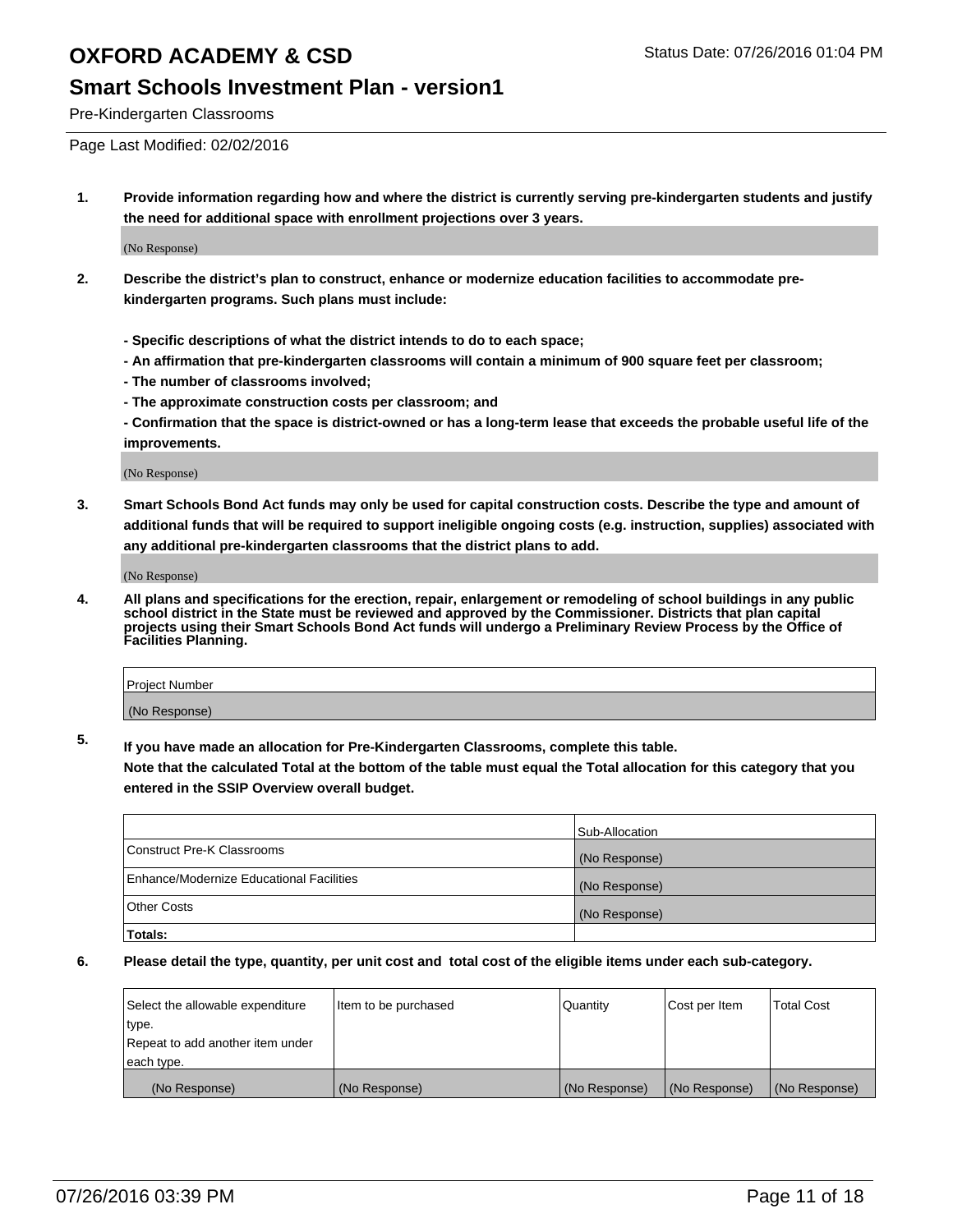### **Smart Schools Investment Plan - version1**

Replace Transportable Classrooms

Page Last Modified: 02/02/2016

**1. Describe the district's plan to construct, enhance or modernize education facilities to provide high-quality instructional space by replacing transportable classrooms.**

(No Response)

**2. All plans and specifications for the erection, repair, enlargement or remodeling of school buildings in any public school district in the State must be reviewed and approved by the Commissioner. Districts that plan capital projects using their Smart Schools Bond Act funds will undergo a Preliminary Review Process by the Office of Facilities Planning.**

| <b>Project Number</b> |  |
|-----------------------|--|
| (No Response)         |  |

**3. For large projects that seek to blend Smart Schools Bond Act dollars with other funds, please note that Smart Schools Bond Act funds can be allocated on a pro rata basis depending on the number of new classrooms built that directly replace transportable classroom units.**

**If a district seeks to blend Smart Schools Bond Act dollars with other funds describe below what other funds are being used and what portion of the money will be Smart Schools Bond Act funds.**

(No Response)

**4. If you have made an allocation for Replace Transportable Classrooms, complete this table. Note that the calculated Total at the bottom of the table must equal the Total allocation for this category that you entered in the SSIP Overview overall budget.**

|                                                | Sub-Allocation |
|------------------------------------------------|----------------|
| Construct New Instructional Space              | (No Response)  |
| Enhance/Modernize Existing Instructional Space | (No Response)  |
| Other Costs                                    | (No Response)  |
| Totals:                                        |                |

| Select the allowable expenditure | Item to be purchased | Quantity      | Cost per Item | <b>Total Cost</b> |
|----------------------------------|----------------------|---------------|---------------|-------------------|
| type.                            |                      |               |               |                   |
| Repeat to add another item under |                      |               |               |                   |
| each type.                       |                      |               |               |                   |
| (No Response)                    | (No Response)        | (No Response) | (No Response) | (No Response)     |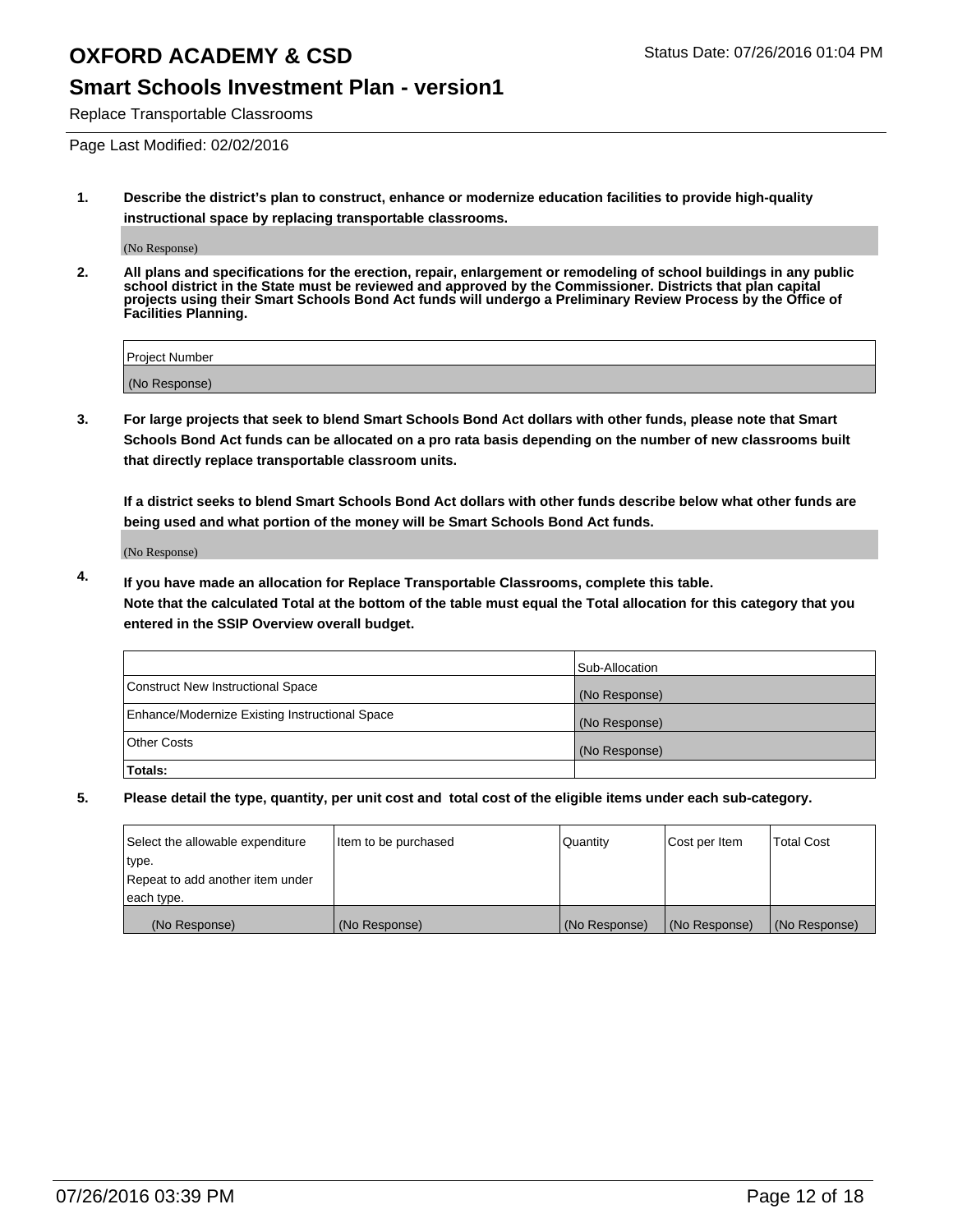## **Smart Schools Investment Plan - version1**

High-Tech Security Features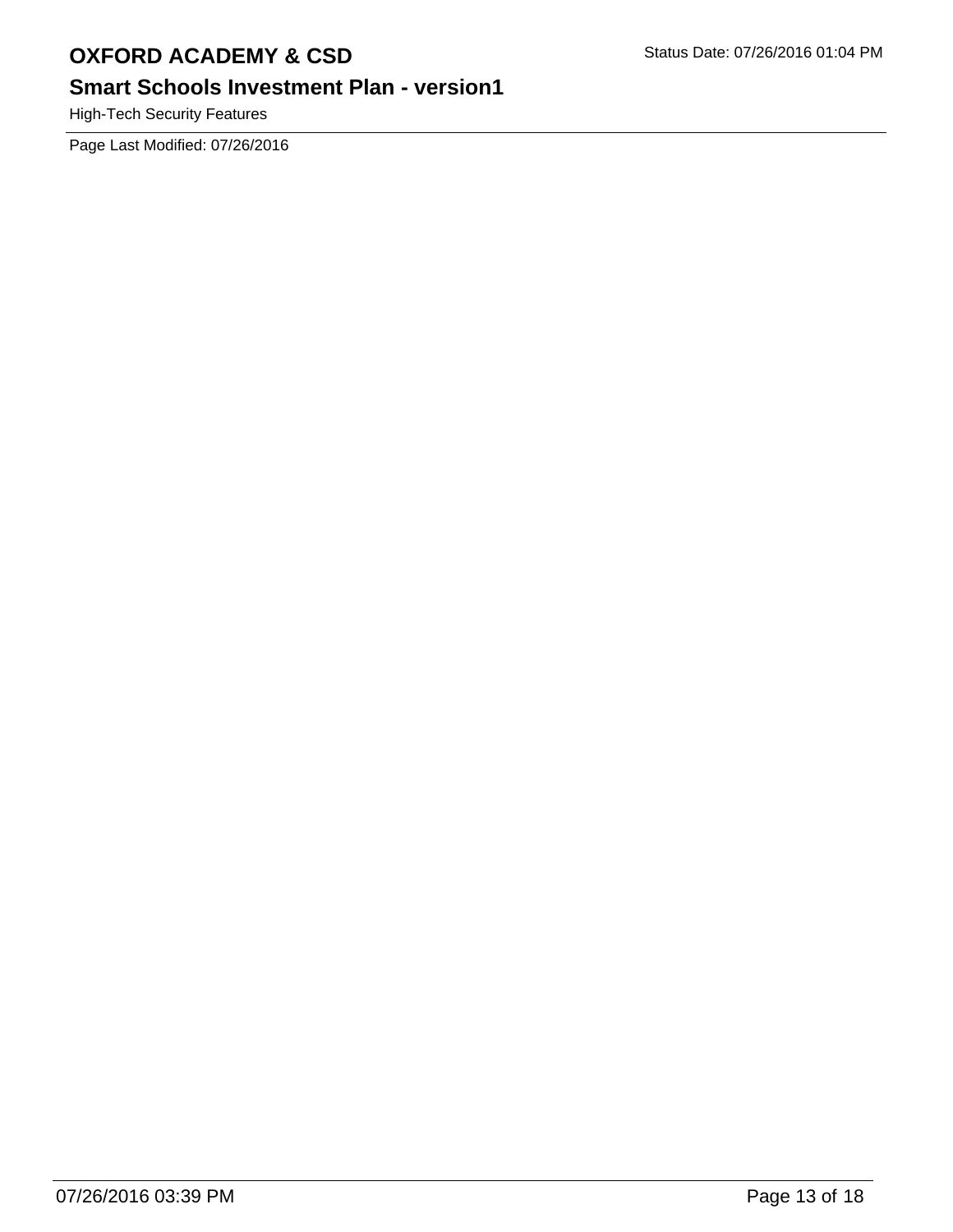### **Smart Schools Investment Plan - version1**

High-Tech Security Features

Page Last Modified: 07/26/2016

#### **1. Describe how you intend to use Smart Schools Bond Act funds to install high-tech security features in school buildings and on school campuses.**

#### **Item 1: Telephone System**

We are planning to replace our old PBX system that has issues getting an outside line with a new integrated VOIP system with a PRI digital telephone circuit. This will make our system more reliable should a safety concern arise. A major aspect of the security in our buildings is communication and the new phone system will connect to our new intercom and Lockdown/Lockout and Mass Notification system. Installing a new VOIP telephone system, voice mail, unified communication and associated IP telephones for the Middle School / Bus Garage and the High School / Primary School facilities will assist in doing this. The new VOIP telephone system will be interconnected over the District FIBER Wan and utilize the network for all equipment and telephone connections. We are looking to implement a Shortel VOIP system replacing all our old antiquated phones and repositioning them near the teacher's workstation where they will be more easily accessed.

#### **Item 2: Door Access Control**

Middle School / Bus Garage Facility:

 a. Replace Door Access Control "head end" Equipment and associated software with a single manufacturer with updated Access Control & Video Surveillance Software. Existing electric door strike hardware and associated remote door access control modules would be reused.

b. Provide door contacts and associated monitoring at all exterior doors. 20 entrances with 27 individual doors to be monitored.

 c. Install additional card readers and associated door locking and monitoring hardware on doors at new Bus Garage Lounge area and Bus Garage **Office** 

 d. Provide electric strikes at two additional exterior entrances to allow for them to be unlocked during bus loading and unloading periods. Primary School / High School:

 a. Replace Door Access Control "head end" Equipment and associated software with a single manufacturer with updated Access Control Software. Existing electric door strike hardware and associated remote door access control modules would be reused.

b. Provide door contacts and associated monitoring at all exterior doors. 26 entrances with 47 individual doors to be monitored.

#### **Item 3: Visitor Entrance Door Hardening**

 Install 3M Glass Security Overlay on all window openings in and adjacent to the Visitor Entrances to enhance the structural integrity of the glass. The Visitor's Entrances are located at:

Middle School main entrance

High School main entrance

Primary School main entrance

#### **Item 4: Visitor Sign In & Badging**

 Install a new Visitor Sign-in and badging system that utilizes a Police Data base to determine if the visitor may be a threat. System based on equipment provided by Raptor Technologies, LLC.

#### **Item 5: Lockdown / Mass Notification**

 The Mass Notification System used by the District is the main Sound System in each facility. If there is a Lockdown implemented an Administrative Assistant makes an ALL –Call announcement. The teachers and staff then report back utilizing an email response to confirm teachers and students are safe and the classroom door is locked.

Recommendations:

a. Sound Systems are over 15 years old and may not be reliable in an emergency event. The sound and paging systems in the MS/BG and the Primary

/ HS should be replaced in their entirety with new Speaker, horns, cabling, amplifiers and an Emergency Communication module. The emergency

communications module would allow for a pre-recorded message to be communicated once a Lockdown event is initiated. Both of the District

facilities would receive this improvement to create a District Wide lockdown control system.

b. Install Security Blue Lights in all corridors, cafeterias, gymnasiums, auditoriums, Music rooms and other high ambient noise areas. Blue lights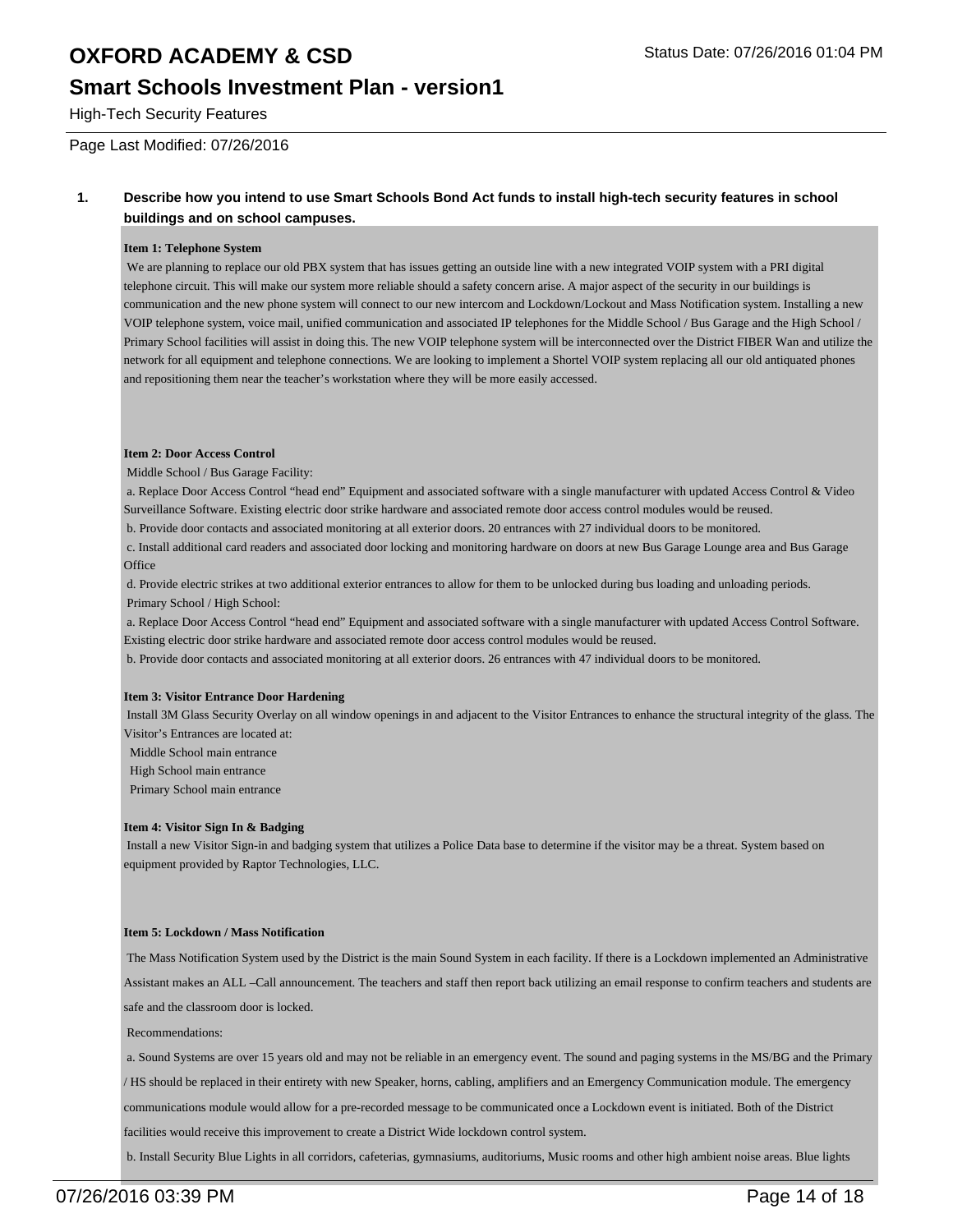### **Smart Schools Investment Plan - version1**

High-Tech Security Features

#### Page Last Modified: 07/26/2016

should also be installed on the exterior of the facility.

c. Install panic buttons at all administrative assistance desk who are responsible for monitoring the visitor entrances. Additional panic buttons could

also be located in the Principals and other administration offices. The panic button would launch the Lockdown message, activate the blue lights and

dial a 911 call to local police.

**2. All plans and specifications for the erection, repair, enlargement or remodeling of school buildings in any public school district in the State must be reviewed and approved by the Commissioner. Districts that plan capital projects using their Smart Schools Bond Act funds will undergo a Preliminary Review Process by the Office of Facilities Planning.** 

| <b>Project Number</b>     |  |  |
|---------------------------|--|--|
|                           |  |  |
| $ 08-15-01-04-7-999-001 $ |  |  |

- **3. Was your project deemed eligible for streamlined Review?**
	- Yes **Ø** No
- **4. Include the name and license number of the architect or engineer of record.**

| Name               | License Number |
|--------------------|----------------|
| <b>Scott Duell</b> | 22982          |

**5. If you have made an allocation for High-Tech Security Features, complete this table. Note that the calculated Total at the bottom of the table must equal the Total allocation for this category that you entered in the SSIP Overview overall budget.**

|                                                      | Sub-Allocation |
|------------------------------------------------------|----------------|
| Capital-Intensive Security Project (Standard Review) | (No Response)  |
| <b>Electronic Security System</b>                    | 461,104        |
| <b>Entry Control System</b>                          | 78,400         |
| Approved Door Hardening Project                      | 5,000          |
| <b>Other Costs</b>                                   | 89,856         |
| Totals:                                              | 634,360.00     |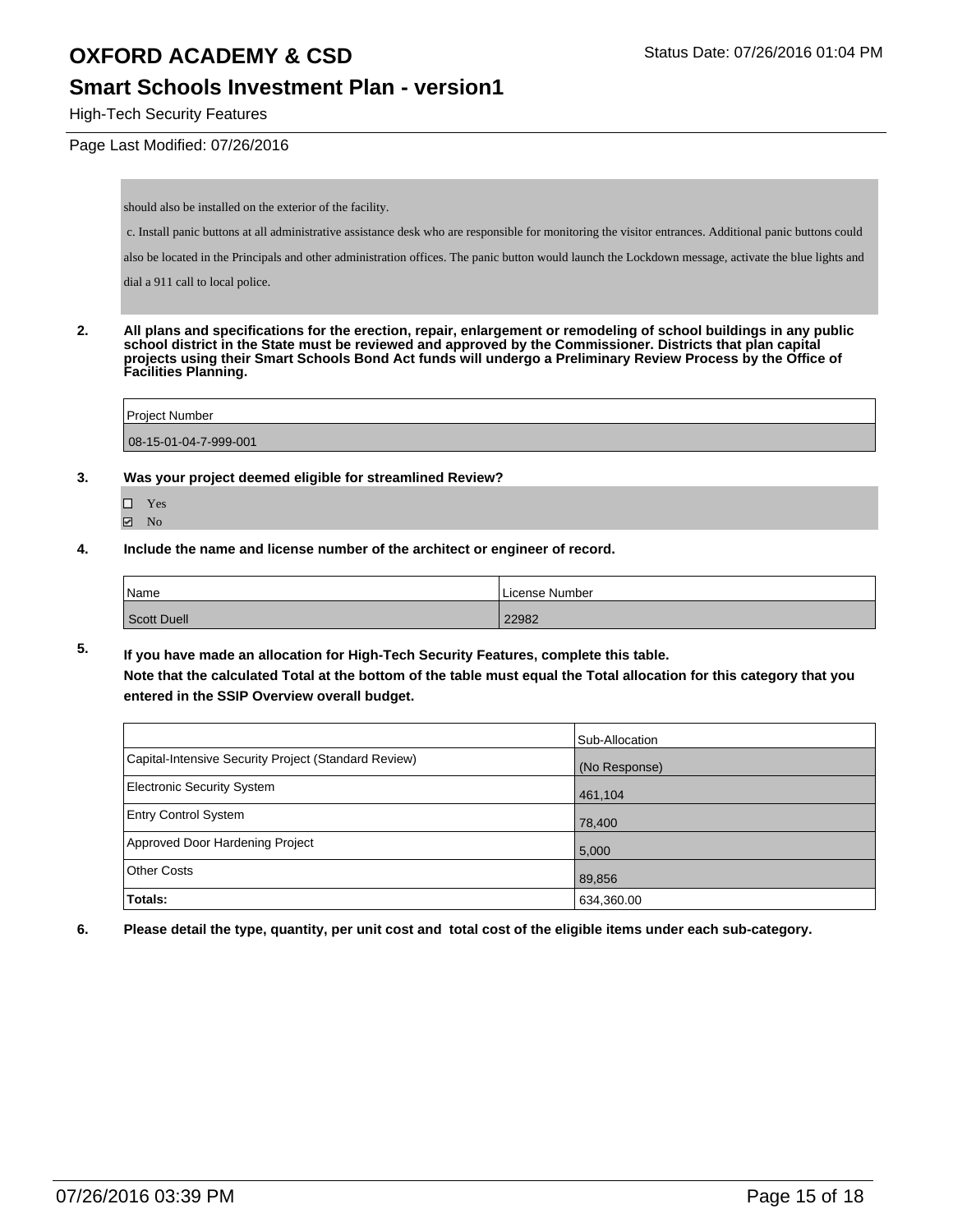## **Smart Schools Investment Plan - version1**

High-Tech Security Features

| Select the allowable expenditure<br>type.<br>Repeat to add another item under<br>each type. | Item to be purchased                                     | Quantity       | Cost per Item | <b>Total Cost</b> |
|---------------------------------------------------------------------------------------------|----------------------------------------------------------|----------------|---------------|-------------------|
| <b>Electronic Security System</b>                                                           | Telephone system Equipment - Voice<br>switch SG-90       | 3              | 2,000         | 6,000             |
| <b>Electronic Security System</b>                                                           | Telephone system Cabling Cost                            | $\mathbf{1}$   | 15,000        | 15,000            |
| <b>Electronic Security System</b>                                                           | Telephone System Power<br>improvements                   | 1              | 5,000         | 5,000             |
| <b>Entry Control System</b>                                                                 | Door Access Control - Head end<br>equipment              | $\overline{2}$ | 10,500        | 21,000            |
| <b>Entry Control System</b>                                                                 | Door Access - Doors with new card<br>readers/rim strikes | $\overline{2}$ | 4,100         | 8,200             |
| <b>Entry Control System</b>                                                                 | Door Access - Doors with new Rim<br><b>Strikes</b>       | $\overline{2}$ | 3,400         | 6,800             |
| <b>Entry Control System</b>                                                                 | Door Access - Exterior Entrances                         | 40             | 725           | 29,000            |
| <b>Entry Control System</b>                                                                 | Door Access - individual Doors                           | 74             | 100           | 7,400             |
| <b>Approved Door Hardening</b><br>Project                                                   | Visitor Door Hardening                                   | 10             | 500           | 5,000             |
| <b>Entry Control System</b>                                                                 | Visitor Sign in and Badging                              | 3              | 2,000         | 6,000             |
| <b>Electronic Security System</b>                                                           | Lockdown/Mass Notification - Demo of<br>old systems      | $\mathbf{1}$   | 38,000        | 38,000            |
| <b>Electronic Security System</b>                                                           | Lockdown/Mass Notificiation - Panic<br>Buttons/wiring    | $\overline{7}$ | 300           | 2,100             |
| <b>Electronic Security System</b>                                                           | Lockdown/Mass Notification - Blue<br>Lights & wiring     | 109            | 300           | 32,700            |
| <b>Electronic Security System</b>                                                           | Lockdown/Mass Notification - BL<br>Speakers & horns      | 20             | 250           | 5,000             |
| <b>Other Costs</b>                                                                          | Project incidentals                                      | 1              | 89,856        | 89,856            |
| <b>Electronic Security System</b>                                                           | Telephone system Equipment - voice<br>switch SG-t1K      | $\mathbf{1}$   | 2,300         | 2,300             |
| <b>Electronic Security System</b>                                                           | Telephone System Equipment - voice<br>Switch SG90V       | $\mathbf{1}$   | 2,300         | 2,300             |
| <b>Electronic Security System</b>                                                           | Telephone system equipment - ip<br>phone 560G            | 4              | 275           | 1,100             |
| <b>Electronic Security System</b>                                                           | Telephone system equipment - ip<br>phone bb24            | 4              | 200           | 800               |
| <b>Electronic Security System</b>                                                           | Telephone system equipment - ip pone<br><b>IP115</b>     | 173            | 102           | 17,646            |
| <b>Electronic Security System</b>                                                           | Telephone system equipment - ip<br>phone ip230g          | 48             | 210           | 10,080            |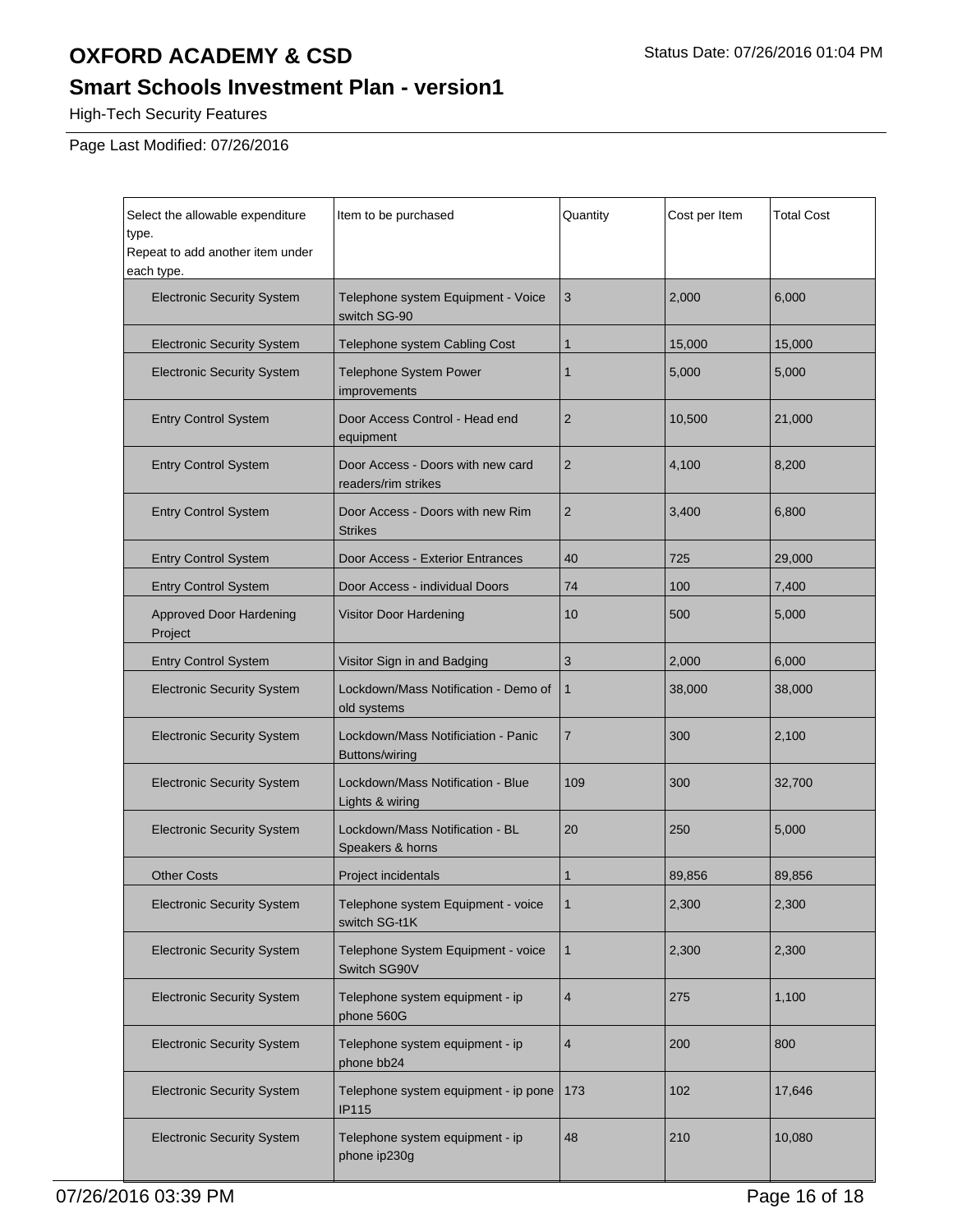## **Smart Schools Investment Plan - version1**

High-Tech Security Features

| <b>Electronic Security System</b> | Telephone system equipment - ip<br>phone ip655 w/satellite microphone                                                          | $\overline{2}$ | 605    | 1,210   |
|-----------------------------------|--------------------------------------------------------------------------------------------------------------------------------|----------------|--------|---------|
| <b>Electronic Security System</b> | Telephone system equipment -<br>Licensing, voicemail, advanded apps<br>for emergency notification, installation<br>and cutover | 1              | 25,768 | 25,768  |
| <b>Electronic Security System</b> | Telephone system - extension and<br>mailbox                                                                                    | 190            | 130    | 24,700  |
| <b>Electronic Security System</b> | Mass Notification - Blue light control<br>panel                                                                                | $\overline{2}$ | 1,500  | 3,000   |
| <b>Electronic Security System</b> | Mass Notification - Rauland TCU<br>Module and software                                                                         | 3              | 5,000  | 15,000  |
| <b>Electronic Security System</b> | Mass Notification - Speaker cabling cat<br>6                                                                                   | 340            | 300    | 102,000 |
| <b>Electronic Security System</b> | Mass Notification - Corridor circuits                                                                                          | 16             | 600    | 9,600   |
| <b>Electronic Security System</b> | Mass Notification - Speakers/black<br>boxes/grills                                                                             | 340            | 100    | 34,000  |
| <b>Electronic Security System</b> | Mass Notification - override relays<br>(aud/gyms/cafes)                                                                        | 7              | 500    | 3,500   |
| <b>Electronic Security System</b> | Mass Notification - classroom to<br>speaker module                                                                             | 340            | 10     | 3,400   |
| <b>Electronic Security System</b> | <b>Mass Notification - Gateways</b>                                                                                            | 11             | 5,000  | 55,000  |
| <b>Electronic Security System</b> | <b>Mass Notification - Corridor Amps</b>                                                                                       | 16             | 450    | 7,200   |
| <b>Electronic Security System</b> | Mass Notification - TCU phones offices                                                                                         | $\overline{4}$ | 500    | 2,000   |
| <b>Electronic Security System</b> | Mass Notification - Headend Rauland<br>TC VOIP with Amp/Controller/cabinet                                                     | $\overline{2}$ | 14,550 | 29,100  |
| <b>Electronic Security System</b> | Mass Notification - TC Add on Module                                                                                           | $\overline{2}$ | 3,800  | 7,600   |